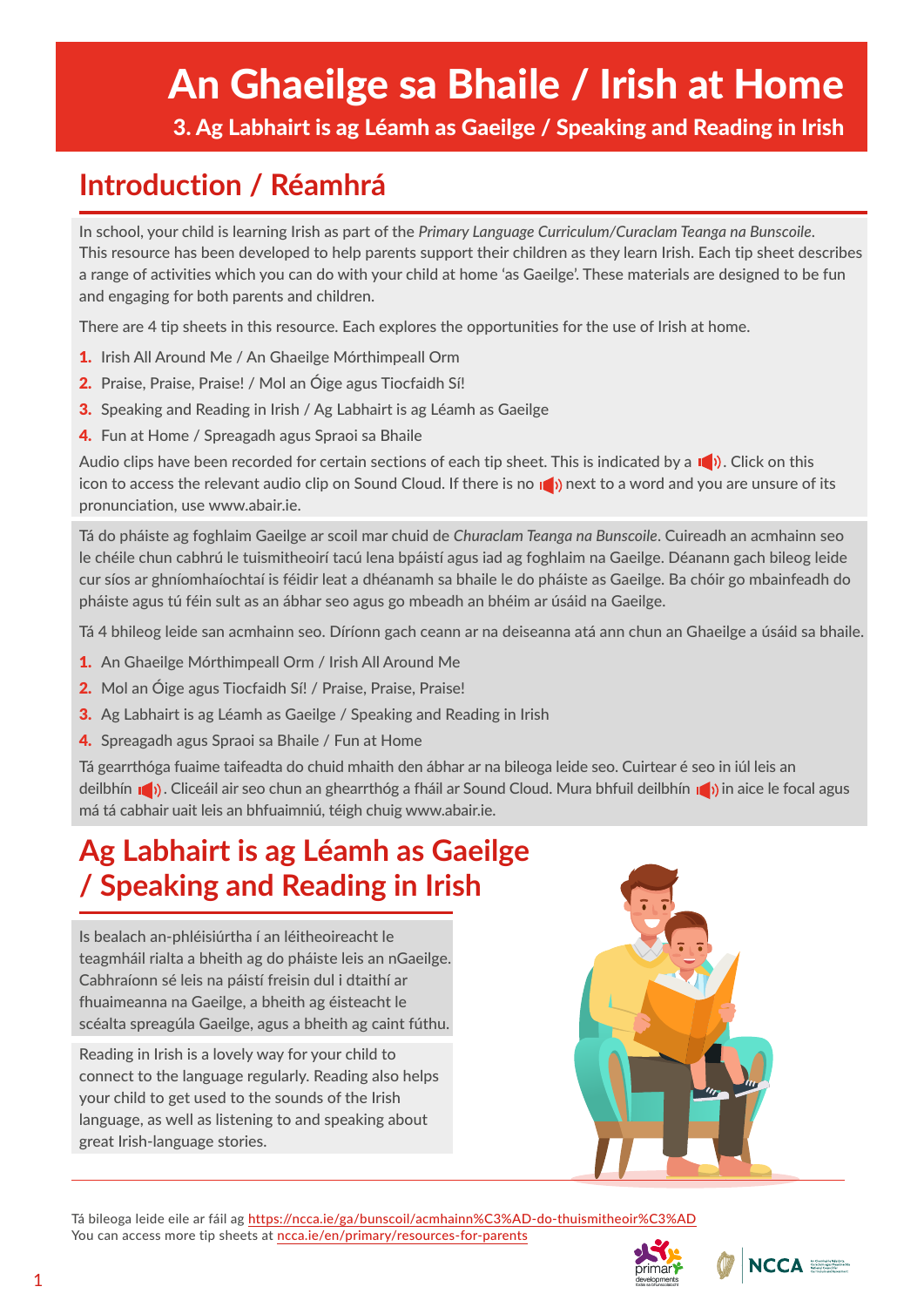#### An Ghaeilge sa Bhaile / Irish at Home 3. Ag Labhairt is ag Léamh as Gaeilge / Speaking and Reading in Irish

# **Seal Scéalaíochta / A Reading Snack**

Cuir ceann de na scéalta seo a leanas ar siúl ag am dinnéir nó sa charr.

- Éist le leabhair an Ghúim [anseo](https://soundcloud.com/forasnagaeilge/sets/an-gum-1). **1**
- Éist le scéalta béaloidis [anseo](http://www.askaboutireland.ie/reading-room/digital-book-collection/talking-ebooks/scealta/). **2**
- Éist le fabhalscéalta [anseo.](https://leighleat.com/fabhalsc%C3%A9alta) **3**
- Is féidir libh breathnú ar Scéal an Lae sula dtosaíonn sibh ar an leabhar sin a léamh [anseo](https://www.youtube.com/playlist?list=PLbcLsUBW9b3AsknOKbR0-K_No4maqeKBB). **4**

Why not put one of these stories on in the background while you are making dinner or in the car?

- Listen to books from An Gúm [here](https://soundcloud.com/forasnagaeilge/sets/an-gum-1). **1**
- Listen to folklore stories [here](http://www.askaboutireland.ie/reading-room/digital-book-collection/talking-ebooks/scealta/). **2**
- Listen to fables [here](https://leighleat.com/fabhalsc%C3%A9alta). **3**
- Or have a look at someone reading a story before you start reading it yourself [here.](https://www.youtube.com/playlist?list=PLbcLsUBW9b3AsknOKbR0-K_No4maqeKBB) **4**

#### **Blaiseadh den Léitheoireacht / A Taste for Reading**

Léigh oidis chócaireachta [anseo](https://www.cula4.com/ga/cula4-na-nog/clair/bia-linn/oidis/). **5**

- $\ket{\bullet}$  Ar mhaith leat triail a bhaint as anois?
	- Ansin is féidir léirmheas a chumadh ar an oideas!

#### Have a read of one of these recipes [here.](https://www.cula4.com/ga/cula4-na-nog/clair/bia-linn/oidis/) **5**

- Would you like to try it out now?
- Now you can review the recipe!

#### **Dreas Ceoil / A Blast of Music**

Éist le roinnt amhráin iontacha as Gaeilge. Ar mhaith leat damhsa leo?

Tá amhráin bhreátha ar fáil sna cnuasaigh seo a leanas. Tá cuid acu ar fáil ar Youtube freisin:

- Bróga Nua (bunranganna agus meánranganna)
- Bliain na nAmhrán (bunranganna agus meánranganna)
- Ceol na Mara (meánranganna)
- Ceol Choláiste Lurgan (Tá an ceol seo oiriúnach do na ranganna sinsearacha. Éist leis an amhrán tú féin ar dtús)
- Gugalaí Gug (bunranganna agus meánranganna, leagan dátheangach ann)

Have a listen to some great songs in Irish. Do you feel like dancing to them?

There are great songs available in the following collections. Many are available on Youtube also:

- Bróga Nua (*junior and middle classes*)
- Bliain na nAmhrán (*junior and middle classes*)
- Ceol na Mara (*middle classes*)
- Ceol Choláiste Lurgan (*These songs are more suitable for older classes. Have a listen to the song first yourself.*)
- Gugalaí Gug (*Bilingual version junior and middle classes*)